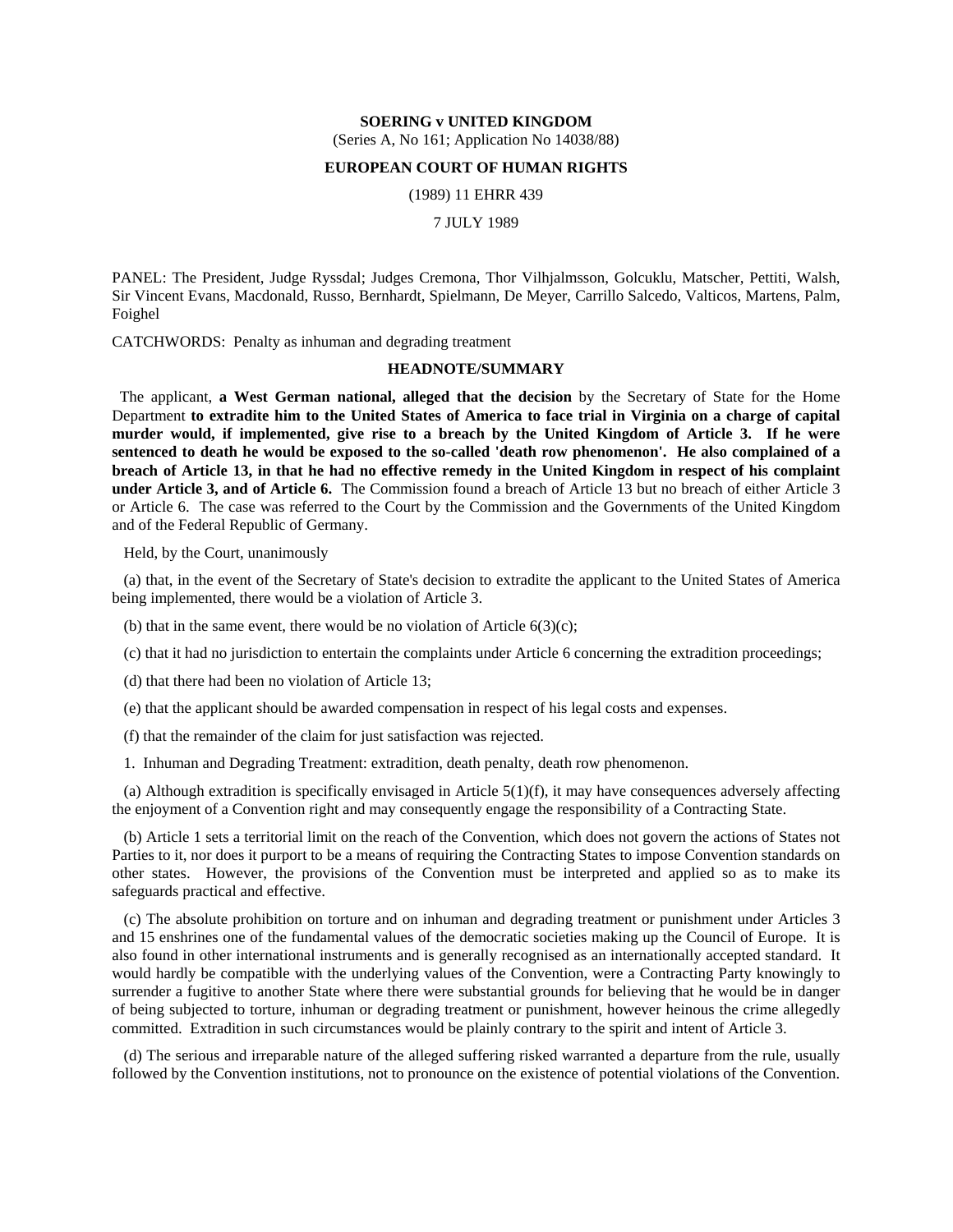## (e**) In the circumstances of the case it was found that the applicant, if returned to Virginia, ran a real risk of a death sentence and hence of exposure to the death row phenomenon.**

 (f) Capital punishment is permitted under certain conditions by Article 2(1). The Convention is a living instrument which must be interpreted in the light of present-day conditions. Some Contracting States retain the death penalty for some peacetime offences. However, death sentences are no longer carried out, while Protocol No 6, which provides for the abolition of the death penalty in time of peace, has been opened for signature without any objection and has been ratified by 13 Contracting States to the Convention. As observed by Amnesty International in their written comments, there exists virtual consensus in Western European legal systems that the death penalty is, under current circumstances, no longer consistent with regional standards.

 (g) Subsequent practice in national penal policy, in the form of a generalised abolition of capital punishment, could be taken as establishing the agreement of the Contacting States to abrogate the exception provided for under Article 2(1) and hence remove a textual limit on the scope for evolutive interpretation of Article 3. The Contracting States have, however, opted for the normal method of amending the text of the Convention by an optional instrument, Protocol No 7. In these conditions Article 3 cannot be interpreted as generally prohibiting the death penalty.

 (h) However, the manner in which the death penalty is imposed or executed, the personal circumstances of the condemned person and a disproportionality to the gravity of the crime committed, as well as the conditions of detention awaiting execution, are examples of factors capable of bringing the treatment or punishment received by the condemned person within the proscription under Article 3.

# **(i) However well-intentioned and even potentially beneficial is the provision of a complex of post-sentence procedures, the consequence is that the condemned prisoner has to endure for many years the conditions on death row and the anguish and mounting tension of living in the ever-present shadow of death.**

 (k) As a general principle the youth of the person concerned is a circumstance which is liable, with others, to put into question the compatibility with Article 3 of measures connected with a death sentence. Mental health has the same effect.

 **(l) In the circumstances of the case the applicant could expect to spend on death row six to eight years in a stringent custodial regime. At the time of the killings he was 18 years old and of a mental state which impaired his responsibility for his acts. The United Kingdom Government could have removed the danger of a fugitive criminal going unpunished as well as the anguish of intense and protracted suffering on death row by extraditing or deporting the applicant to face trial in the Federal Republic of Germany. In the light of all the above the Secretary of State's decision to extradite the applicant to the United States would, if implemented, give rise to a breach of Article 3.** 

2. Criminal Proceedings: extradition.

 (a) An issue might exceptionally be raised under Article 6 by an extradition decision in circumstances where the fugitive has suffered or risks suffering a flagrant denial of a fair trial in the requesting country. The facts of the case did not disclose such a risk.

 (b) The Court lacked jurisdiction to entertain the applicant's complaints regarding the fairness of the extradition proceedings as such.

3. Remedies: judicial review, extradition.

 The English courts could review the 'reasonableness' of an extradition decision in the light of factors relied on by the applicant before the Convention institutions in the context of Article 3. The applicant had a remedy under Article 13 which he had failed to pursue. The English courts' lack of jurisdiction to grant interim injunctions against the Crown does not detract from the effectiveness of judicial review in extradition cases.

4. Just Satisfaction: enforcement of judgment, costs and expenses.

 The Court's finding regarding Article 3 of itself amounted to adequate just satisfaction. The Court was not empowered to make accessory directions as to the enforcement of its judgments. The applicant was awarded full compensation for his costs and expenses.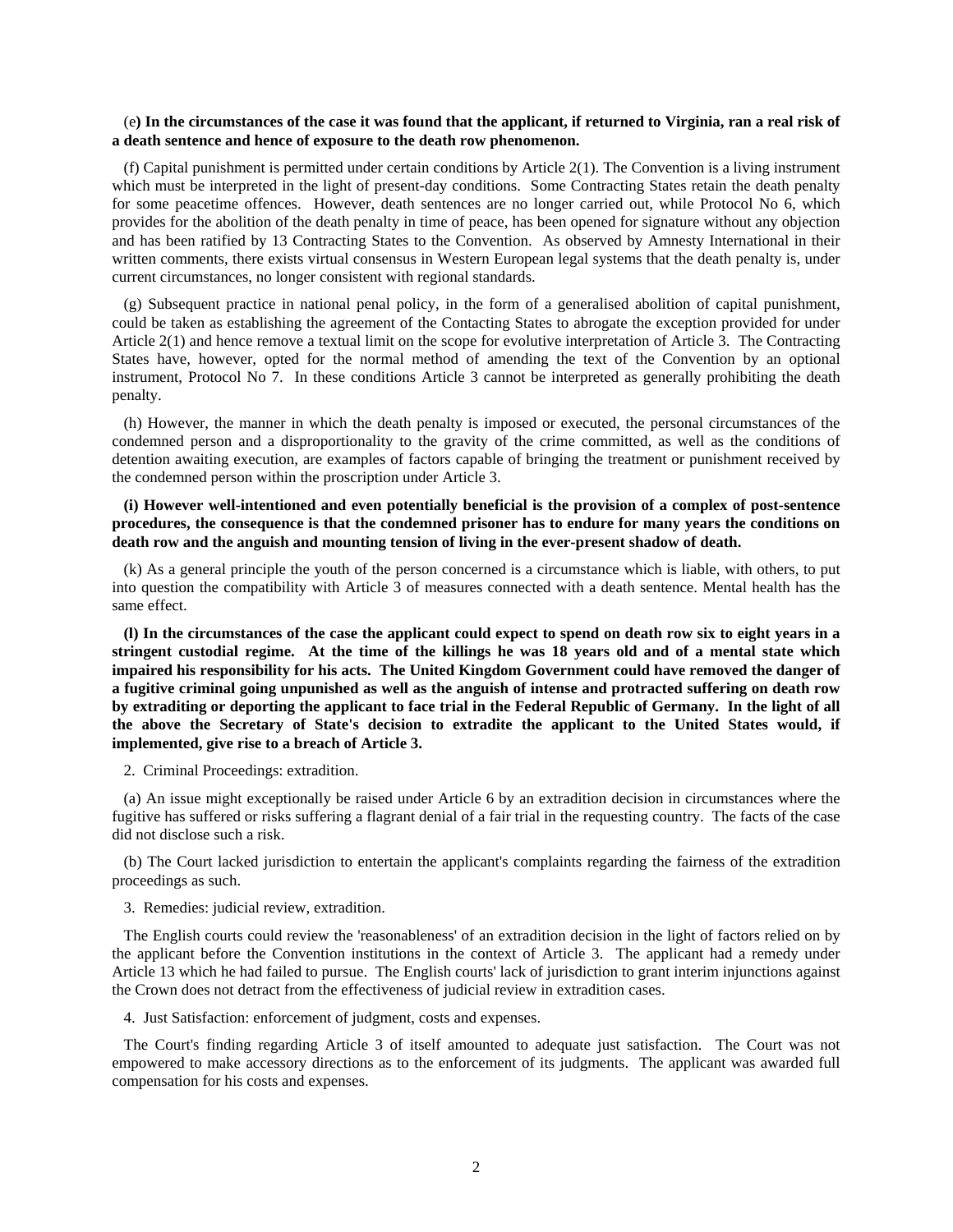## **DECISION OF THE EUROPEAN COURT OF HUMAN RIGHTS**

**. . .** 

 11. The applicant, Mr. Jens Soering, was born on 1 August 1966 and is a German national. He is currently detained in prison in England pending extradition to the United States of America to face charges of murder in the Commonwealth of Virginia.

 12. The homicides in question were committed in Bedford County, Virginia, in March 1985. The victims, William Reginald Haysom (aged 72) and Nancy Astor Haysom (aged 53), were the parents of the applicant's girlfriend, Elizabeth Haysom, who is a Canadian national. Death in each case was the result of multiple and massive stab and slash wounds to the neck, throat and body. At the time the applicant and Elizabeth Haysom, aged 18 and 20 respectively, were students at the University of Virginia. They disappeared together from Virginia in October 1985, but were arrested in England in April 1986 in connection with cheque fraud.

 13. The applicant was interviewed in England between 5 and 8 June 1986 by a police investigator from the Sheriff's Department of Bedford County. In a sworn affidavit dated 24 July 1986 **the investigator recorded the applicant as having admitted the killings in his presence and in that of two United Kingdom police officers**. The applicant had stated that he was in love with Miss Haysom but that her parents were opposed to the relationship. He and Miss Haysom had therefore planned to kill them. They rented a car in Charlottesville and traveled to Washington where they set up an alibi. The applicant then went to the parents' house, discussed the relationship with them and, when they told him they would do anything to prevent it, a row developed during which he killed them with a knife.

 On 13 June 1986 a grand jury of the Circuit Court of Bedford County indicted him on charges of murdering the Haysom parents. The charges alleged capital murder of both of them and the separate non-capital murders of each.

 14. On 11 August 1986 **the Government of the United States of America requested the applicant's and Miss Haysom's extradition under the terms of the Extradition Treaty of 1972 between the United States and the United Kingdom.** On 12 September a Magistrate at Bow Street Magistrates' Court was required by the Secretary of State for Home Affairs to issue a warrant for the applicant's arrest under the provisions of section 8 of the Extradition Act 1870. The applicant was subsequently arrested on 30 December at HM Prison Chelmsford after serving a prison sentence for cheque fraud.

 15. On 29 October 1986 the **British Embassy in Washington addressed a request to the United States'** authorities in the following terms:

 **'Because the death penalty has been abolished in Great Britain, the Embassy has been instructed to seek an assurance,** in accordance with the terms of . . . the Extradition Treaty, **that, in the event of Mr. Soering being surrendered and being convicted of the crimes for which he has been indicted . . . , the death penalty, if imposed, will not be carried out**.

 Should it not be possible on constitutional grounds for the United States Government to give such an assurance, the United Kingdom authorities ask that the United States Government undertake to recommend to the appropriate authorities that the death penalty should not be imposed or, if imposed, should not be executed.'

 16. On 30 December 1986 the **applicant was interviewed in prison by a German prosecutor** (Staatsanwalt) from Bonn. In a sworn witness statement the prosecutor recorded the applicant as having said, inter alia, that 'he had never had the intention of killing Mr. and Mrs. Haysom and . . . he could only remember having inflicted wounds at the neck on Mr. and Mrs. Haysom which must have had something to do with their dying later'; and that in the immediately preceding days 'there had been no talk whatsoever [between him and Elizabeth Haysom] about killing Elizabeth's parents.' The prosecutor also referred to documents which had been put at his disposal, for example the statements made by the applicant to the American police investigator, the autopsy reports and two psychiatric reports on the applicant.

 On 11 February 1987 **the local court in Bonn issued a warrant for the applicant's arrest in respect of the alleged murders.** On 11 March the **Government of the Federal Republic of Germany requested his extradition to the Federal Republic** under the Extradition Treaty of 1872 between the Federal Republic and the United Kingdom. The Secretary of State was then advised by the Director of Public Prosecutions that, although the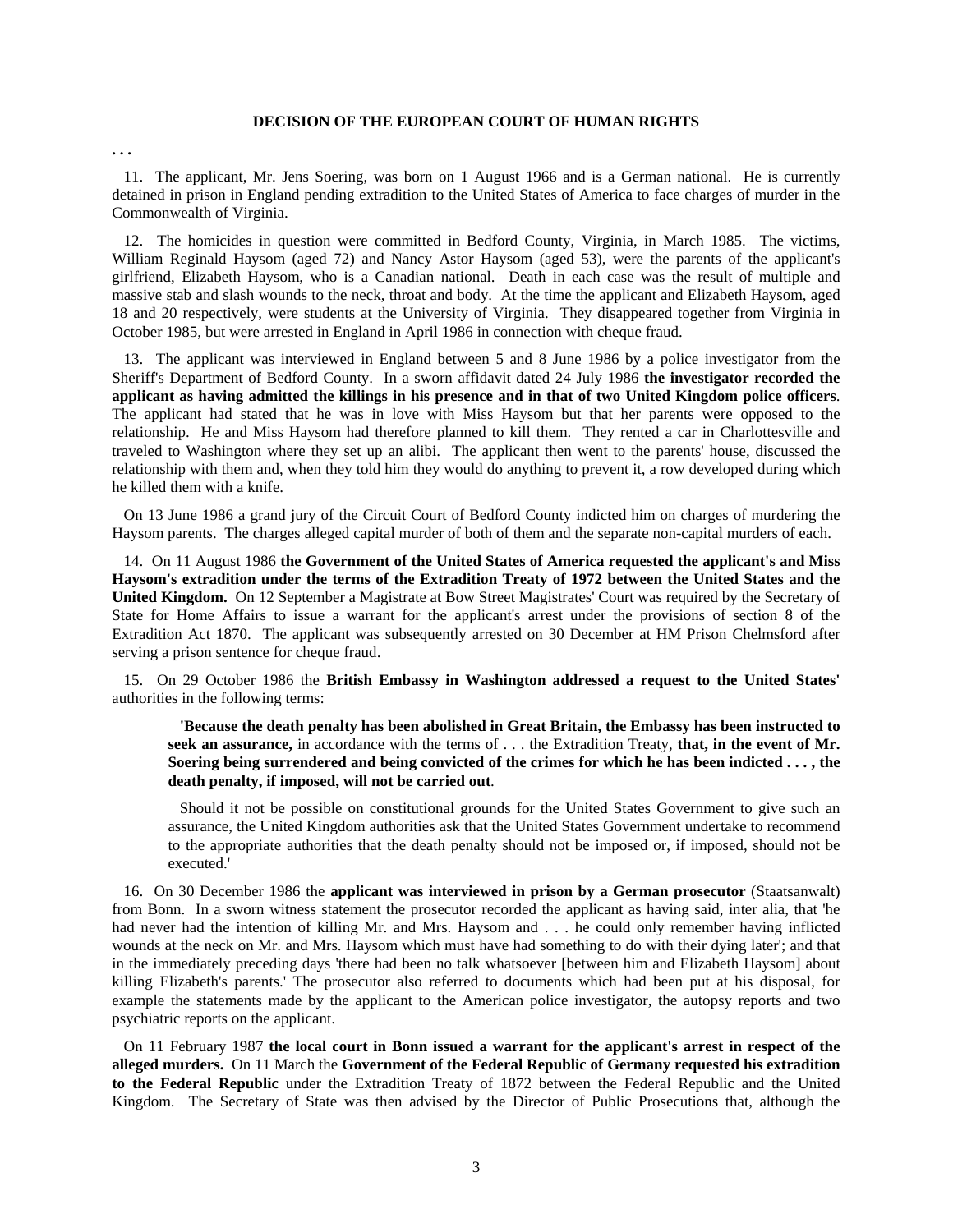German request contained proof that German courts had jurisdiction to try the applicant, the evidence submitted, since it consisted solely of the admissions made by the applicant to the Bonn prosecutor in the absence of a caution, did not amount to a prima facie case against him and that a magistrate would not be able under the Extradition Act 1870 to commit him to await extradition to Germany on the strength of admissions obtained in such circumstances.

 17. In a letter dated 20 April 1987 to the Director of the Office of International Affairs, Criminal Division, United States Department of Justice, the Attorney for Bedford County, Virginia (Mr. James W Updike Jr) stated that, **on the assumption that the applicant could not be tried in Germany on the basis of admissions alone, there was no means of compelling witnesses from the United States to appear in a criminal court in Germany.** On 23 April the United States, by diplomatic note, requested the applicant's extradition to the United States in preference to the Federal Republic of Germany.

 18. On 8 May 1987 Elizabeth Haysom was surrendered for extradition to the United States. After pleading guilty on 22 August as an accessory to the murder of her parents, she was sentenced on 6 October to 90 years' imprisonment (45 years on each count of murder).

 19. On 20 May 1987 the Government of the United Kingdom informed the Federal Republic of Germany that the United States had earlier 'submitted a request, supported by prima facie evidence, for the extradition of Mr. Soering.' The United Kingdom Government notified the Federal Republic that it had 'concluded that, having regard to all the circumstances of the case, the court should continue to consider in the normal way the United States' request.' It further indicated that it had sought an assurance from the United States' authorities on the question of the death penalty and that 'in the event that the court commits Mr. Soering, his surrender to the United States' authorities would be subject to the receipt of satisfactory assurances on this matter.'

 20. On 1 June 1987 Mr. Updike **swore an affidavit in his capacity as Attorney for Bedford County**, in which he **certified as follows**:

 'I hereby certify that **should Jens Soering be convicted of the offence of capital murder as charged in Bedford County, Virginia . . . a representation will be made in the name of the United Kingdom to the judge at the time of sentencing that it is the wish of the United Kingdom that the death penalty should not be imposed or carried out.'**

 This assurance was transmitted to the United Kingdom Government under cover of a diplomatic note on 8 June. It was repeated in the same terms in a further affidavit from Mr. Updike sworn on 16 February 1988 and forwarded to the United Kingdom by diplomatic note on 17 may 1988. In the same note the Federal Government of the United States undertook to ensure that the commitment of the appropriate authorities of the Commonwealth of Virginia to make representations on behalf of the United Kingdom would be honoured.

 During the course of the present proceedings the Virginia authorities have informed the United Kingdom Government that Mr. Updike was not planning to provide any further assurances and intended to seek the death penalty in Mr. Soering's case because the evidence, in his determination, supported such action.

. . .

# II. Relevant domestic law and practice in the United Kingdom

A. Criminal law

 27. In England murder is defined as the unlawful killing of a human being with malice aforethought. The penalty is life imprisonment. The death penalty cannot be imposed for murder. (Murder (Abolition of the Death Penalty) Act 1965, § 1.) Section 2 of the Homicide Act 1957 provides that where a person kills another, he shall not be convicted of murder if he was suffering from such abnormality of mind (whether arising from a condition of arrested development of mind or any inherent causes or induced by disease or injury) as substantially impaired his mental responsibility for his acts in doing the killing. A person who but for the section would be liable to be convicted of murder shall be liable to be convicted of manslaughter.

 **28. English courts do not exercise criminal jurisdiction in respect of acts of foreigners abroad except in certain cases immaterial to the present proceedings. Consequently, neither the applicant, as a German**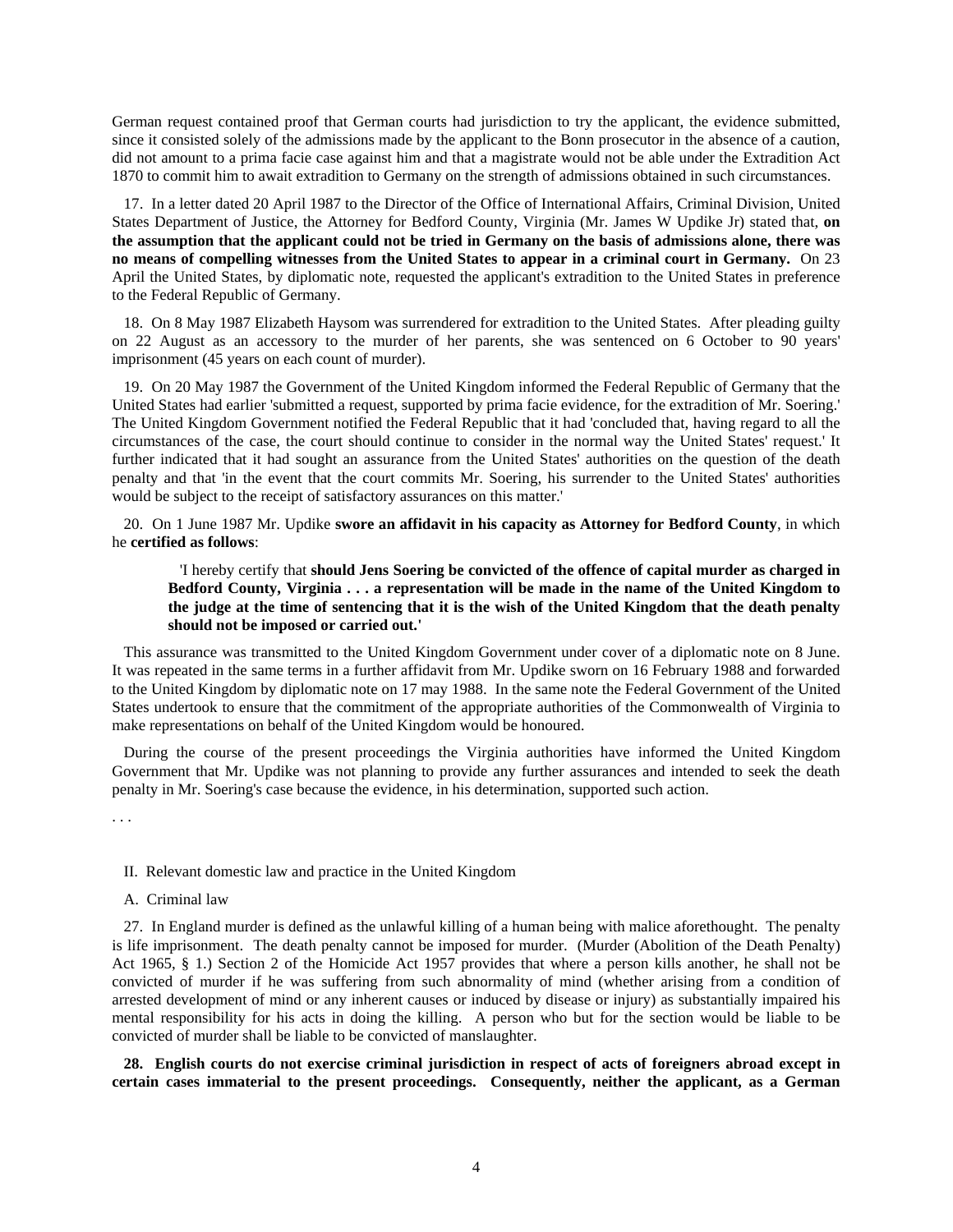**citizen, nor Elizabeth Haysom, a Canadian citizen, was or is amenable to criminal trial in the United Kingdom.** 

. . .

DECISION:I. Alleged breach of Article 3

 80. The applicant alleged that the decision by the Secretary of State for the Home Department to surrender him to the authorities of the United States of America would, if implemented, give rise to a breach by the United Kingdom of **Article 3 of the Convention, which provides:** 

### **'No one shall be subjected to torture or to inhuman or degrading treatment or punishment.'**

A. Applicability of Article 3 in cases of extradition

 81. The alleged breach derives from the applicant's exposure to the so-called 'death row phenomenon.' This phenomenon may be described as consisting in a combination of circumstances to which the applicant would be exposed if, after having been extradited to Virginia to face a capital murder charge, he were sentenced to death.

 82. In its report (at paragraph 94) the Commission reaffirmed 'its case law that a person's deportation or extradition may give rise to an issue under Article 3 of the Convention where there are serious reasons to believe that the individual will be subjected, in the receiving State, to treatment contrary to that Article.'

 The Government of the Federal Republic of Germany supported the approach of the Commission, pointing to a similar approach in the case law of the German courts.

 The applicant likewise submitted that Article 3 not only prohibits the Contracting States from causing inhuman or degrading treatment or punishment to occur within their jurisdiction but also embodies an associated obligation not to put a person in a position where he will or may suffer such treatment or punishment at the hands of other States. For the applicant, at least as far as Article 3 is concerned, an individual may not be surrendered out of the protective zone of the Convention without the certainty that the safeguards which he would enjoy are as effective as the Convention standard.

 83. The United kingdom Government, on the other hand, contended that Article 3 should not be interpreted so as to impose responsibility on a Contracting State for acts which occur outside its jurisdiction. In particular, in its submission, extradition does not involve the responsibility of the extraditing State for inhuman or degrading treatment or punishment which the extradited person may suffer outside the State's jurisdiction. To begin with, it maintained, it would be straining the language of Article 3 intolerably to hold that by surrendering a fugitive criminal the extraditing State has 'subjected' him to any treatment or punishment that he will receive following conviction and sentence in the receiving State. Further arguments advanced against the approach of the Commission were that it interferes with international treaty rights; it leads to a conflict with the norms of international judicial process, in that it in effect involves adjudication on the internal affairs of Foreign States not Parties to the Convention or to the proceedings before the Convention institutions; it entails grave difficulties of evaluation and proof in requiring the examination of alien systems of law and of conditions in foreign States; the practice of national courts and the international community cannot reasonably be invoked to support it; it causes a serious risk of harm in the contracting State which is obliged to harbour the protected person, and leaves criminals untried, at large and unpunished.

 In the alternative, the United Kingdom Government submitted that the application of Article 3 in extradition cases should be limited to those occasions in which the treatment or punishment abroad is certain, imminent and serious. In its view, the fact that by definition the matters complained of are only anticipated, together with the common and legitimate interest of all States in bringing fugitive criminals to justice, requires a very high degree of risk, proved beyond reasonable doubt, that ill-treatment will actually occur.

84. The Court will approach the matter on the basis of the following considerations.

85. As results from Article  $5(1)(f)$ , which permits 'the lawful . . . detention of a person against whom action is being taken with a view to . . . extradition,' no right not to be extradited is as such protected by the Convention.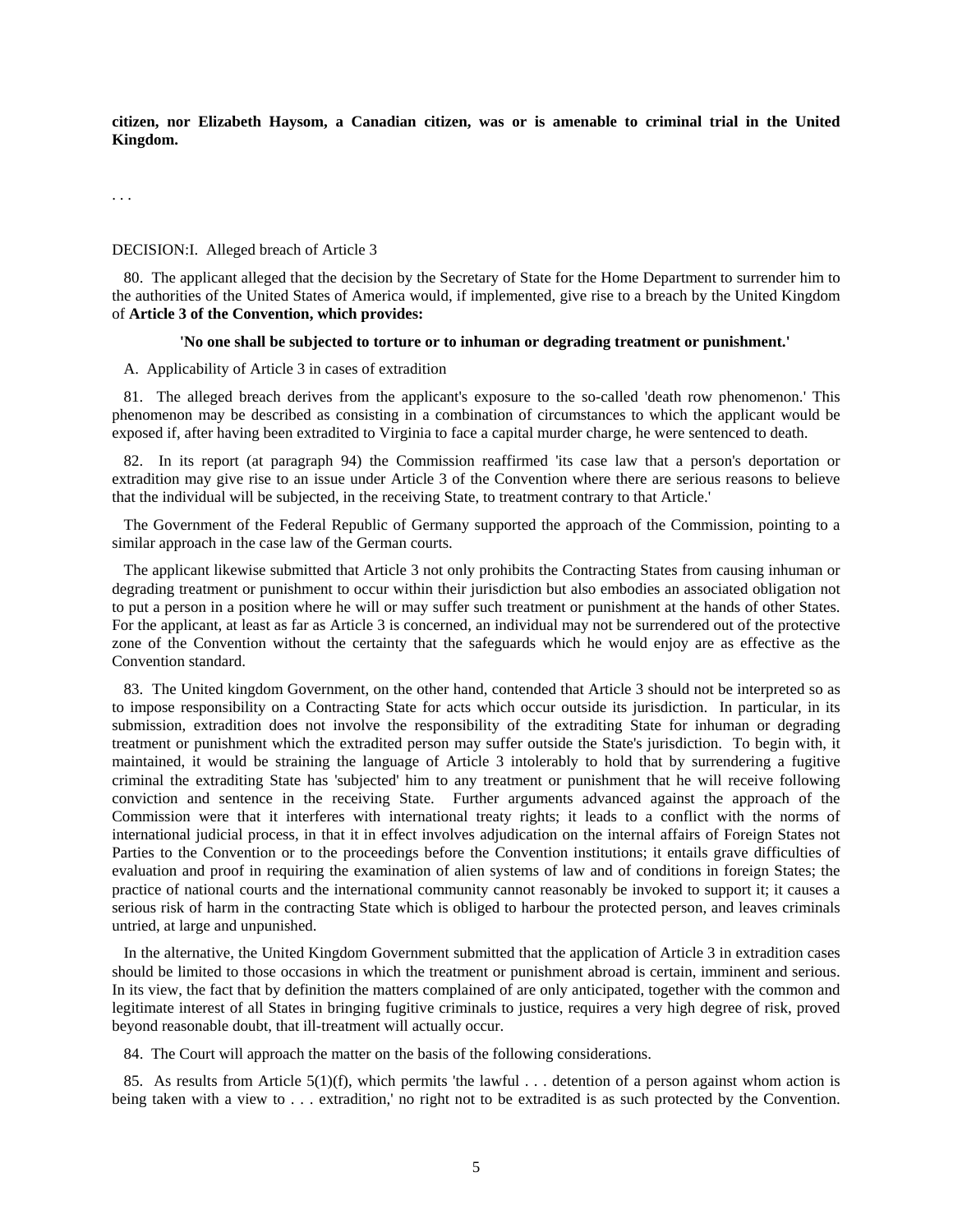Nevertheless, in so far as a measure of extradition has consequences adversely affecting the enjoyment of a Convention right, it may, assuming that the consequences are not too remote, attract the obligations of a contracting State under the relevant Convention guarantee. (See, mutatis mutandis, ABDULAZIZ, CABALES AND BALKANDALI V UNITED KINGDOM (1985) 7 EHRR 471, paras 59-60 -- in relation to rights in the field of immigration.) What is at issue in the present case is whether Article 3 can be applicable when the adverse consequences of extradition are, or may be, suffered outside the jurisdiction of the extraditing State as a result of treatment or punishment administered in the receiving State.

 86. **Article 1 of the Convention, which provides that 'the High Contracting parties shall secure to everyone within their jurisdiction the rights and freedoms defined in Section I,**' sets a limit, notably territorial, on the reach of the Convention. In particular, the engagement undertaken by a Contracting State is confined to 'securing' ('reconnaitre' in the French text) the listed rights and freedoms to persons within its own 'jurisdiction.' Further, the Convention does not govern the actions of States not parties to it, nor does it purport to be a means of requiring the Contracting States to impose Convention standards on other States. Article 1 cannot be read as justifying a general principle to the effect that, notwithstanding its extradition obligations, a Contracting State may not surrender an individual unless satisfied that the conditions awaiting him in the country of destination are in full accord with each of the safeguards of the Convention. Indeed, as the United Kingdom Government stressed, the beneficial purpose of extradition in preventing fugitive offenders from evading justice cannot be ignored in determining the scope of application of the Convention and of Article 3 in particular.

 In the instant case it is common ground that **the United Kingdom has no power over the practices and arrangements of the Virginia authorities which are the subject of the applicant's complaints**. It is also true that in other international instruments cited by the United Kingdom Government -- for example the 1951 United Nations Convention relating to the Status of Refugees (Art 33), the 1957 European Convention on Extradition (Art 11) and the 1984 United Nations Convention against Torture and Other Cruel, Inhuman and Degrading Treatment or Punishment (Art 3) -- the problems of removing a person to another jurisdiction where unwanted consequences may follow are addressed expressly and specifically.

 **These considerations cannot, however, absolve the Contracting Parties from responsibility under Article 3 for all and any foreseeable consequences of extradition suffered outside their jurisdiction.** 

 87. **In interpreting the Convention regard must be had to its special character as a treaty for the collective enforcement of human rights and fundamental freedoms.** (See IRELAND V UNITED KINGDOM 2 EHRR 25, para 239.) **Thus, the object and purpose of the convention as an instrument for the protection of individual human beings require that its provisions be interpreted and applied so as to make its safeguards practical and effective.** (See, inter alia ARTICO V ITALY 3 EHRR 1, para 33.) In addition, any interpretation of the rights and freedoms guaranteed has to be consistent with 'the general spirit of the Convention, an instrument designed to maintain and promote the ideals and values of a democratic society.' (See KJELDSEN, BUSK MADSEN AND PEDERSEN V DENMARK 1 EHRR 711, para 53.)

 88. Article 3 makes no provision for exceptions and no derogation from it is permissible under Article 15 in time of war or other national emergency. (See Article 15(2) ECHR) This absolute prohibition on torture and on inhuman or degrading treatment or punishment under the terms of the Convention shows that Article 3 enshrines one of the fundamental values of the democratic societies making up the Council of Europe. It is also to be found in similar terms in other international instruments such as the 1966 International Covenant on Civil and Political rights and the 1969 American Convention on Human Rights and is generally recognised as an internationally accepted standard.

 The question remains whether the extradition of a fugitive to another State where he would be subjected or be likely to be subjected to torture or to inhuman or degrading treatment or punishment would itself engage the responsibility of a Contracting State under Article 3. That the abhorrence of torture has such implications is recognised in Article 3 of the United Nations Convention Against Torture and Other Cruel, Inhuman or Degrading Treatment or Punishment, which provides that 'no State Party shall . . . extradite a person where there are substantial grounds for believing that he would be in danger of being subjected to torture.' The fact that a specialised treaty should spell out in detail a specific obligation attaching to the prohibition of torture does not mean that an essentially similar obligation is not already inherent in the general terms of Article 3 of the European Convention. It would hardly be compatible with the underlying values of the Convention, that 'common heritage of political traditions, ideals, freedom and the rule of law' to which the Preamble refers, were a Contracting State knowingly to surrender a fugitive to another State where there were substantial grounds for believing that he would be in danger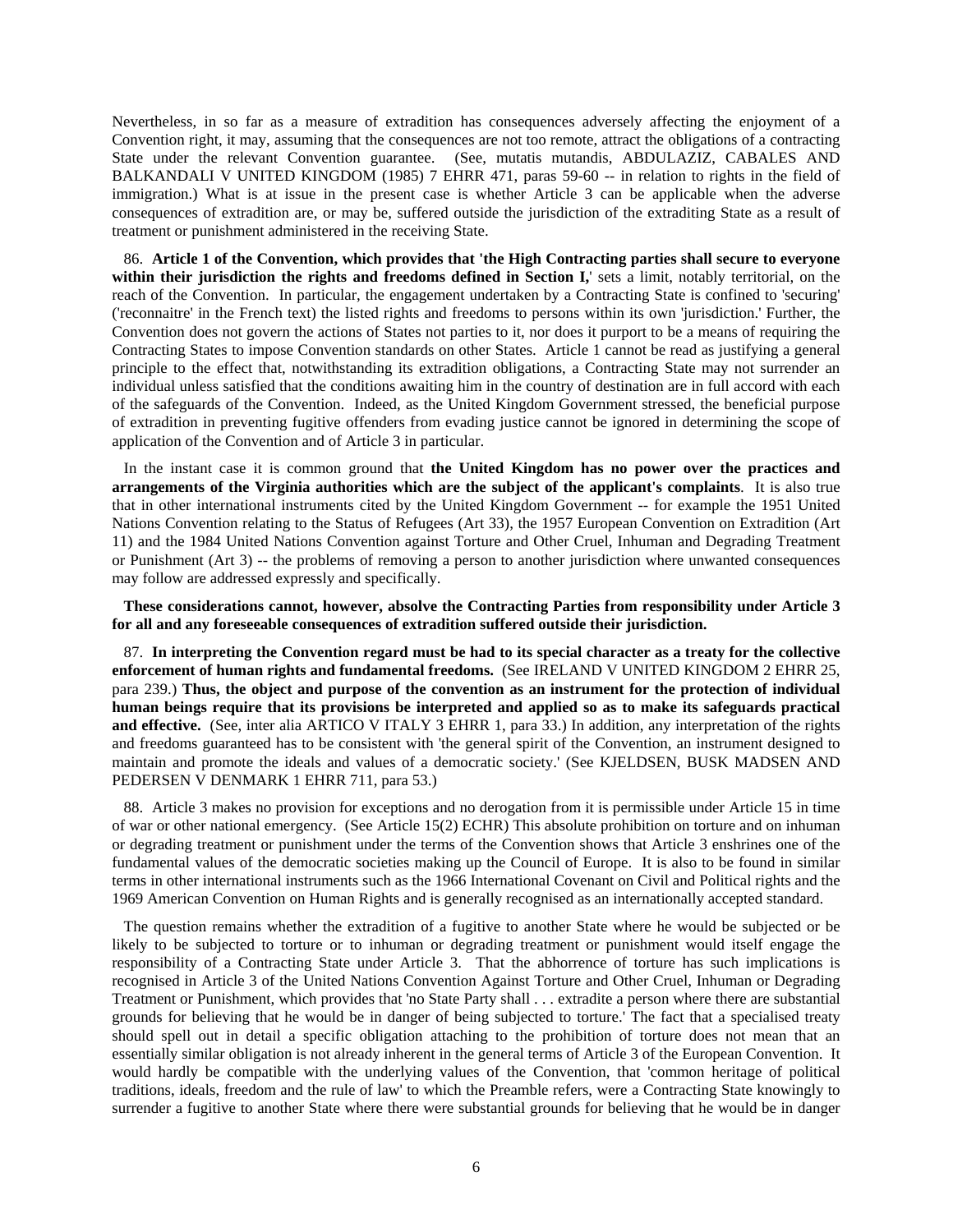of being subjected to torture, however heinous the crime allegedly committed. Extradition in such circumstances, while not explicitly referred to in the brief and general wording of Article 3, would plainly be contrary to the spirit and intendment of the Article, and in the Court's view this inherent obligation not to extradite also extends to cases in which the fugitive would be faced in the receiving State by a real risk of exposure to inhuman or degrading treatment or punishment proscribed by that Article.

 89. What amounts to 'inhuman or degrading treatment or punishment' depends on all the circumstances of the case. Furthermore, inherent in the whole of the convention is a search for a fair balance between the demands of the general interest of the community and the requirements of the protection of the individual's fundamental rights. As movement about the world becomes easier and crime takes on a larger international dimension, it is increasingly in the interest of all nations that suspected offenders who flee abroad should be brought to justice. Conversely, the establishment of safe havens for fugitives would not only result in danger for the State obliged to harbour the protected person but also tend to undermine the foundations of extradition. These considerations must also be included among the factors to be taken into account in the interpretation and application of the notions of inhuman and degrading treatment or punishment in extradition cases.

 **90. It is not normally for the Convention institutions to pronounce on the existence or otherwise of potential violations of the Convention. However, where an applicant claims that a decision to extradite him would, if implemented, be contrary to Article 3 by reason of its foreseeable consequences in the requesting country, a departure from this principle is necessary, in view of the serious and irreparable nature of the alleged suffering risked, in order to ensure the effectiveness of the safeguard provided by that Article.** 

 91. In sum, the decision by a Contracting State to extradite a fugitive may give rise to an issue under Article 3, and hence engage the responsibility of that State under the Convention, where substantial grounds have been shown for believing that the person concerned, if extradited, faces a real risk of being subjected to torture or to inhuman or degrading treatment or punishment in the requesting country. The establishment of such responsibility inevitably involves an assessment of conditions in the requesting country against the standards of Article 3 of the Convention. Nonetheless, there is no question of adjudicating on or establishing the responsibility of the receiving country, whether under general international law, under the Convention or otherwise. **In so far as any liability under the Convention is or may be incurred, it is liability incurred by the extraditing Contracting State by reason of its having taken action which has a direct consequence the exposure of an individual to proscribed ill-treatment.**

B. Application of Article 3 in the particular circumstances of the present case

 92. The extradition procedure against the applicant in the United Kingdom has been completed, the Secretary of State having signed a warrant ordering his surrender to the United States' authorities, this decision, albeit as yet not implemented, directly affects him. It therefore has to be determined on the above principles whether the foreseeable consequences of Mr. Soering's return to the United States are such as to attract the application of Article 3. This inquiry must concentrate firstly on whether Mr. Soering runs a real risk of being sentenced to death in Virginia, since the source of the alleged inhuman and degrading treatment or punishment, namely the 'death row phenomenon,' lies in the imposition of the death penalty. Only in the event of an affirmative answer to this question need the court examine whether exposure to the 'death row phenomenon' in the circumstances of the applicant's case would involve treatment or punishment incompatible with Article 3.

1. Whether the applicant runs a real risk of a death sentence and hence of exposure to the 'death row phenomenon'

 93. The United Kingdom Government, contrary to the Government of the Federal Republic of Germany, the Commission and the applicant, did not accept that the risk of a death sentence attains a sufficient level of likelihood to bring Article 3 into play. Their reasons were fourfold.

 Firstly, as illustrated by his interview with the German prosecutor where he appeared to deny any intention to kill, the applicant has not acknowledged his guilt of capital murder as such.

 Secondly, only a prima facie case has so far been made out against him. In particular, in the United Kingdom Government's view the psychiatric evidence is equivocal as to whether Mr. Soering was suffering from a disease of the mind sufficient to amount to a defence of insanity under Virginia law.

 Thirdly, even if Mr. Soering is convicted of capital murder, it cannot be assumed that in the general exercise of their discretion the jury will recommend, the judge will confirm and the Supreme Court of Virginia will uphold the imposition of the death penalty. The United Kingdom Government referred to the presence of important mitigating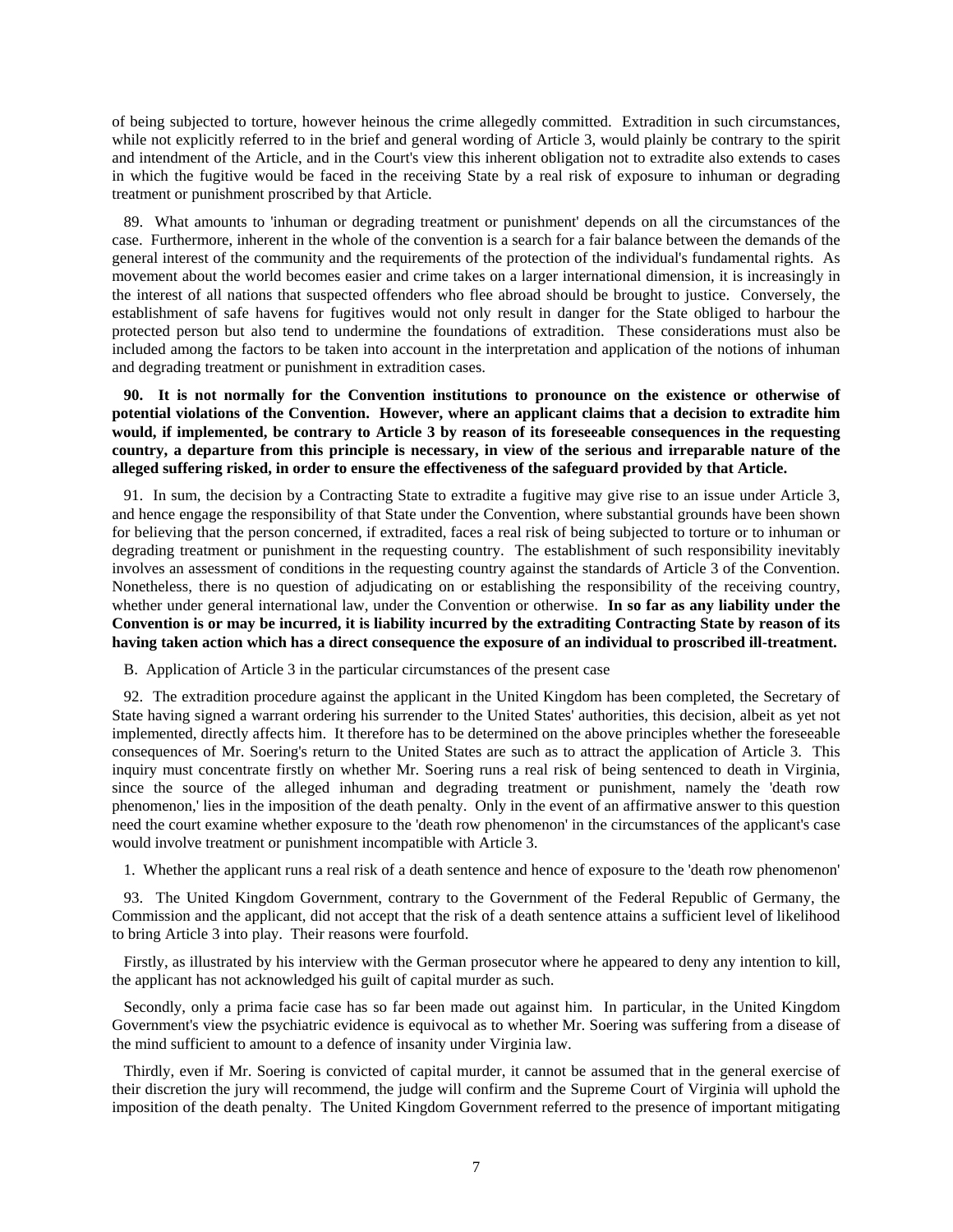factors, such as the applicant's age and mental condition at the time of commission of the offence and his lack of previous criminal activity, which would have to be taken into account by the jury and then by the judge in the separate sentencing proceedings.

 Fourthly, the assurance received from the United States must at the very least significantly reduce the risk of a capital sentence either being imposed or carried out.

 At the public hearing the Attorney General nevertheless made clear his Government's understanding that if Mr. Soering were extradited to the United States there was 'some risk,' which was 'more than merely negligible,' that the death penalty would be imposed.

 94. As the applicant himself pointed out, he has made to American and British police officers and to two psychiatrists admissions of his participation in the killings of the Haysom parents, although he appeared to retract those admissions somewhat when questioned by the German prosecutor. It is not for the European court to usurp the function of the Virginia courts by ruling that a defence of insanity would or would not be available on the psychiatric evidence as it stands. The United Kingdom Government is justified in its assertion that no assumption can be made that Mr. Soering would certainly or even probably be convicted of capital murder as charged. Nevertheless, as the Attorney General conceded on its behalf at the public hearing, there is 'a significant risk' that the applicant would be so convicted.

 95. Under Virginia law, before a death sentence can be returned the prosecution must prove beyond reasonable doubt the existence of at least one of the two statutory aggravating circumstances, namely future dangerousness or vileness. In this connection, the horrible and brutal circumstances of the killings would presumably tell against the applicant, regarding being had to the case law on the grounds for establishing the 'vileness' of the crime.

 Admittedly, taken on their own the mitigating factors do reduce the likelihood of the death sentence being imposed. No less than four of the five facts in mitigation expressly mentioned in the Code of Virginia could arguably apply to Mr. Soering's case. These are a defendant's lack of any previous criminal history, the fact that the offence was committed while a defendant was under extreme mental or emotional disturbance, the fact that at the time of commission of the offence the capacity of a defendant to appreciate the criminality of his conduct or to conform his conduct to the requirements of the law was significantly diminished, and the defendant's age.

 96. These various elements arguing for or against the imposition of a death sentence have to be viewed in the light of the attitude of the prosecuting authorities.

 97. **The Commonwealth's Attorney for Bedford County, Mr. Updike, who is responsible for conducting the prosecution against the applicant, has certified that 'should Jens Soering be convicted of the offence of capital murder as charged . . . a representation will be made in the name of the United Kingdom to the judge at the time of sentencing that it is the wish of the United Kingdom that the death penalty should not be imposed or carried out'.** The Court notes, like Lloyd LJ in the Divisional Court, that this undertaking is far from reflecting the wording of Article IV of the 1972 Extradition Treaty between the United Kingdom and the United States, which speaks of 'assurances satisfactory to the requested Party that the death penalty will not be carried out'. However, the offence charged, being a State and not a Federal offence, comes within the jurisdiction of the Commonwealth of Virginia; it appears as a consequence that **no direction could or can be given to the Commonwealth's Attorney by any State or Federal authority to promise more; the Virginia courts as judicial bodies cannot bind themselves in advance as to what decisions they may arrive at on the evidence; and the Governor of Virginia does not, as a matter of policy, promise that he will later exercise his executive power to commute a death penalty.**

 This being so, Mr. Updike's undertaking may well have been the best 'assurance' that the United Kingdom could have obtained from the United States Federal Government in the particular circumstances. According to the statement made to Parliament in 1987 by a Home Office Minister, acceptance of undertakings in such terms 'means that the United Kingdom authorities render up a fugitive or are prepared to send a citizen to face an American court on the clear understanding that the death penalty will not be carried out . . . It would be a fundamental blow to the extradition arrangements between our two countries if the death penalty were carried out on an individual who had been returned under those circumstances'. Nonetheless, the effectiveness of such an undertaking has not yet been put to the test.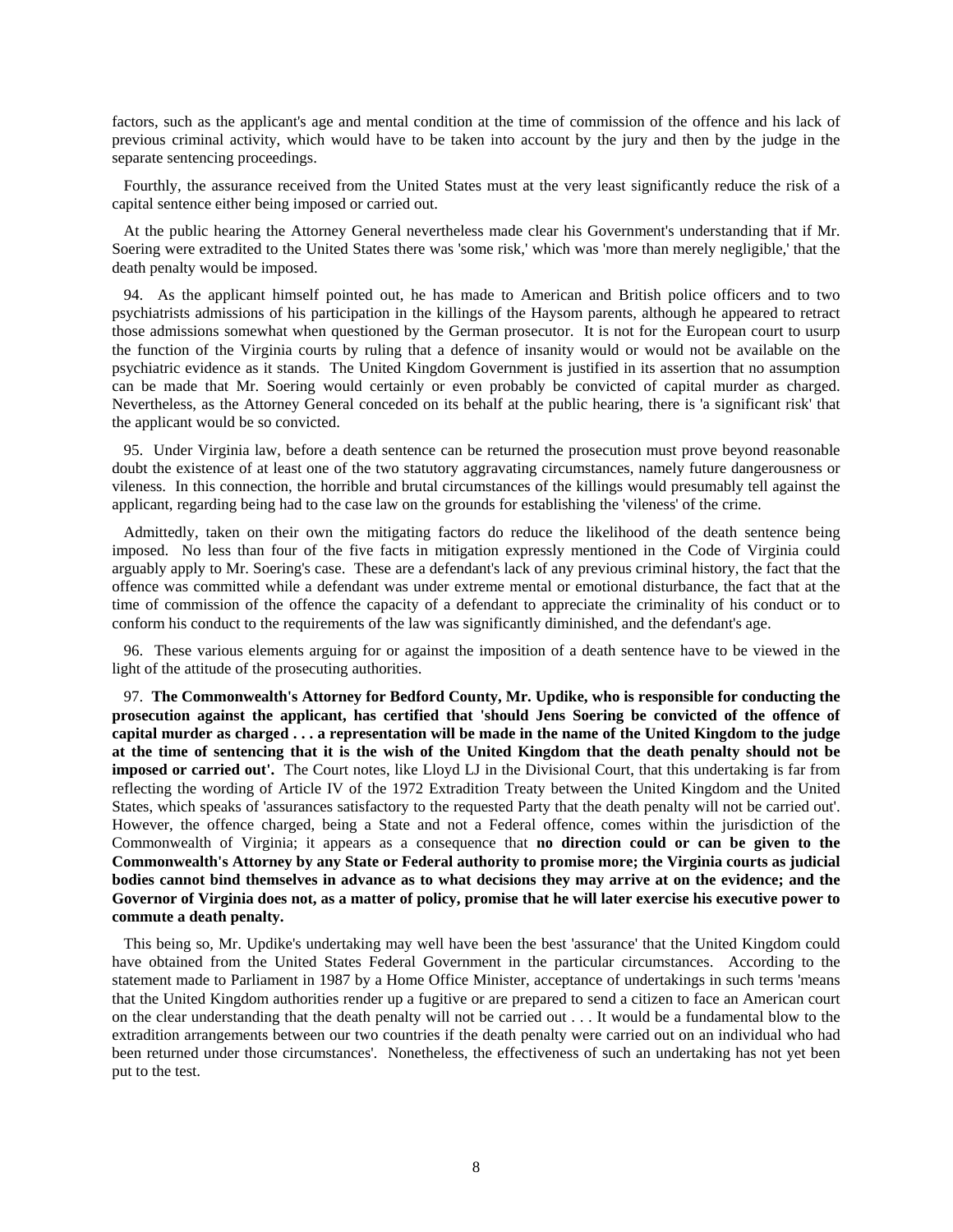98. The applicant contended that representations concerning the wishes of a foreign government would not be admissible as a matter of law under the Virginia Code or, if admissible, of any influence on the sentencing judge.

 Whatever the position under Virginia law and practice, and notwithstanding the diplomatic context of the extradition relations between the United Kingdom and the United States, objectively **it cannot be said that the undertaking to inform the judge at the sentencing stage of the wishes of the United Kingdom eliminates the risk of the death penalty being imposed.** In the independent exercise of his discretion the Commonwealth's Attorney has himself decided to seek and to persist in seeking the death penalty because the evidence, in his determination, supports such action. If the national authority with responsibility for prosecuting the offence takes such a firm stance, it is hardly open to the Court to hold that there are no substantial grounds for believing that the applicant faces a real risk of being sentenced to death and hence experiencing the 'death row phenomenon'.

## **99. The Court's conclusion is therefore that the likelihood of the feared exposure of the applicant to the 'death row phenomenon' has been shown to be such as to bring Article 3 into play.**

 2. Whether in the circumstances the risk of exposure to the 'death row phenomenon' would make extradition a breach of Article 3

## (a) General considerations

 100. As is established in the court's case law**, ill-treatment, including punishment, must attain a minimum level of severity if it is to fall within the scope of Article 3.** The assessment of this minimum is, in the nature of things, relative; it depends on all the circumstances of the case, such as the nature and context of the treatment or punishment, the manner and method if its execution, it duration, its physical or mental effects and, in some instances, the sex, age and state of health of the victim. (See IRELAND V UNITED KINGDOM 2 EHRR 25, para 162; and TYRER V UNITED KINGDOM 2 EHRR 1, paras 29 and 80.)

 **Treatment has been held by the Court to be both 'inhuman' because it was premeditated, was applied for hours at a stretch and 'caused, if not actual bodily injury, at least intense physical and mental suffering.' and also 'degrading' because it was 'such as to arouse in [its] victims feelings of fear, anguish and inferiority capable of humiliating and debasing them and possibly breaking their physical or moral resistance'.** (See IRELAND V UNITED KINGDOM, para 167.) In order for a punishment or treatment associated with it to be 'inhuman' or 'degrading,' the suffering or humiliation involved must in any event go beyond that inevitable element of suffering or humiliation connected with a given form of legitimate punishment. (See TYRER V UNITED KINGDOM, loc cit.) In this connection, account is to be taken not only of the physical pain experienced but also, where there is a considerable delay before execution of the punishment, of the sentenced person's mental anguish of anticipating the violence he is to have inflicted on him.

## **101. Capital punishment is permitted under certain conditions by Article 2(1) of the convention, which reads:**

## **'Everyone's right to life shall be protected by law. No one shall be deprived of his life intentionally save in the execution of a sentence of a court following his conviction of a crime for which this penalty is provided by law.'**

 In view of this wording, the applicant did not suggest that the death penalty per se violated Article 3. He, like the two Government Parties, agreed with the Commission that the extradition of a person to a country where he risks the death penalty does not in itself raise an issue under either Article 2 or Article 3. On the other hand. Amnesty International in their written comments argued that the evolving standards in Western Europe regarding the existence and use of the death penalty required that the death penalty should now be considered as an inhuman and degrading punishment within the meaning of Article 3.

 102. Certainly, 'the Convention is a living instrument which . . . must be interpreted in the light of present-day conditions'; and, in assessing whether a given treatment or punishment is to be regarded as inhuman or degrading for the purposes of Article 3, 'the Court cannot but be influenced by the developments and commonly accepted standards in the penal policy of the member States of the Council of Europe in this field. (See TYRER V UNITED KINGDOM 2 EHRR 1, para 31.) **De facto the death penalty no longer exists in time of peace in the contracting States to the Convention.** In the few Contracting States which retain the death penalty in law for some peacetime offences, death sentences, if ever imposed, are nowadays not carried out. This **'virtual consensus in Western European legal systems that the death penalty is, under current circumstances, no longer consistent with**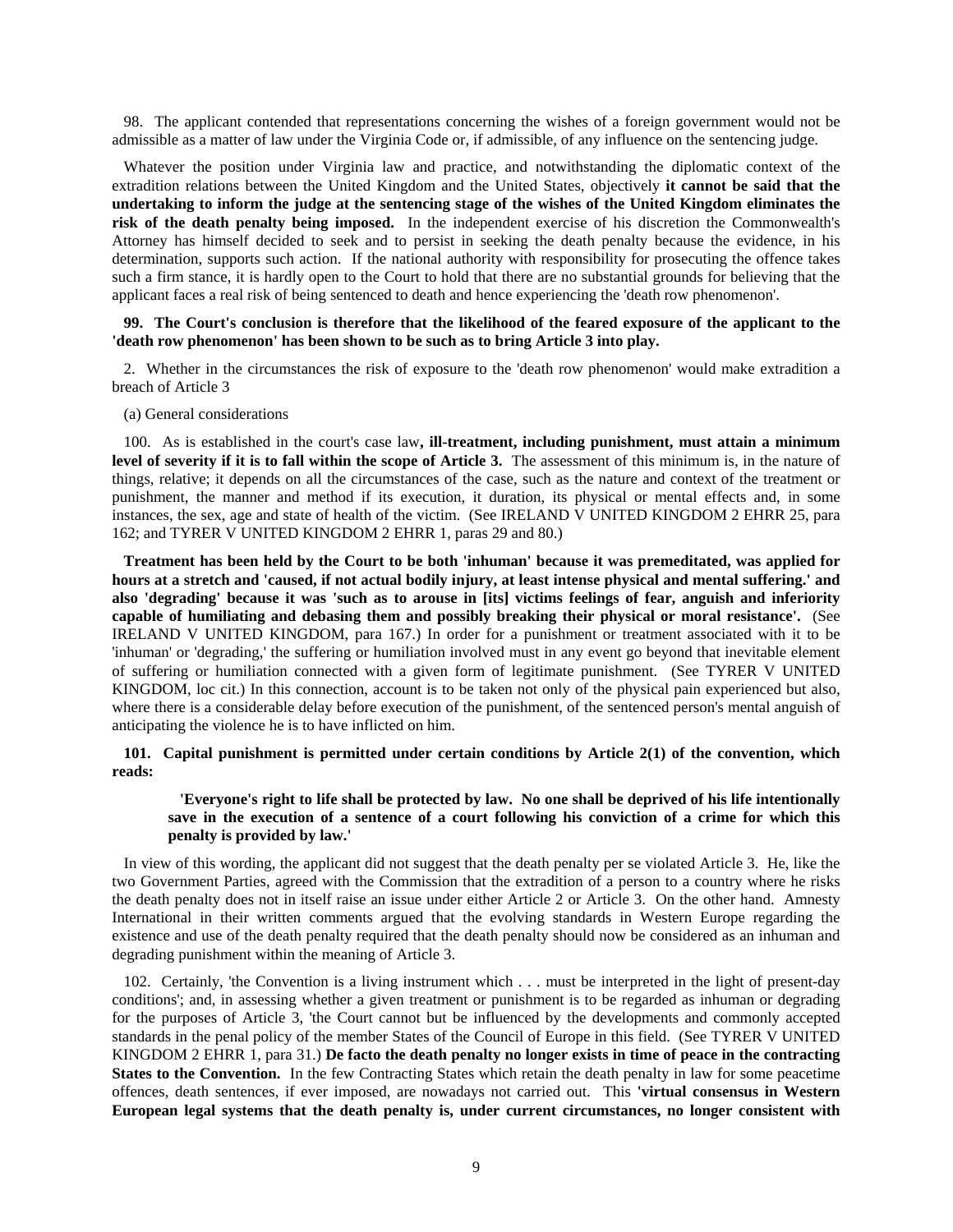**regional standards of justice,'** to use the words of Amnesty International, is reflected in Protocol No 6 to the Convention, which provides for the abolition of the death penalty in time of peace. Protocol No 6 was opened for signature in April 1983, which in the practice of the Council of Europe indicates the absence of objection on the part of any of the Member States of the Organisation; it came into force in March 1985 and to date has been ratified by 13 Contracting States to the Convention, not however including the United Kingdom.

 Whether these marked changes have the effect of bringing the death penalty per se within the prohibition of illtreatment under Article 3 must be determined on the principles governing the interpretation of the Convention.

 103. The Convention is to be read as a whole and Article 3 should therefore be construed in harmony with the provisions of Article 2. (See, mutatis mutandis, KLASS V GERMANY 2 EHRR 214, 214, para 68.) On this basis Article 3 evidently cannot have been intended by the drafters of the Convention to include a general prohibition of the death penalty since that would nullify the clear wording of Article 2(1).

 Subsequent practice in national penal policy, in the form of a generalised abolition of capital punishment, could be taken as establishing the agreement of the Contracting States to abrogate the exception provided for under Article 2(1) and hence to remove a textual limit on the scope for evolutive interpretation of Article 3. However, Protocol No 6, as a subsequent written agreement, shows that the intention of the Contracting Parties as recently as 1983 was to adopt the normal method of amendment of the text in order to introduce a new obligation to abolish capital punishment in time of peace and, what is more, to do so by an optional instrument allowing each State to choose the moment when to undertake such an engagement. In these conditions, **notwithstanding the special character of the Convention, Article 3 cannot be interpreted as generally prohibiting the death penalty.**

 104. **That does not mean however that circumstances relating to a death sentence can never give rise to an issue under Article 3. The manner in which it is imposed or executed, the personal circumstances of the condemned person and a disproportionality to the gravity of the crime committed, as well as the conditions of detention awaiting execution, are examples of factors capable of bringing the treatment or punishment received by the condemned person with the proscription under Article 3.** Present-day attitudes in the contracting States to capital punishment are relevant for the assessment whether the acceptable threshold of suffering or degradation has been exceeded.

#### (b) The particular circumstances

 105. **The applicant submitted that the circumstances to which he would be exposed** as a consequence of the implementation of the Secretary of State's decision to return him to the United States, namely the 'death row phenomenon,' **cumulatively constitute such serious treatment that his extradition would be contrary to Article 3.** He cited in particular the **delays in the appeal and review procedures following a death sentence, during which time he would be subject to increasing tension and psychological trauma**; the fact, so he said, that the **judge or jury in determining sentence is not obliged to take into account the defendant's age and mental state** at the time of the offence; **the extreme conditions of his future detention in 'death row' in Mecklenburg Correctional Center, where he expects to be the victim of violence and sexual abuse because of his age, colour and nationality**; and the **constant spectre of the execution itself, including the ritual of execution**. He also relied on the **possibility of extradition or deportation, which he would not oppose, to the Federal Republic of Germany as accentuating the disproportionality of the Secretary of State's decision**.

 The Government of the Federal Republic of Germany took the view that, taking all the circumstances together, the treatment awaiting the applicant in Virginia would go so far beyond treatment inevitably connected with the imposition and execution of a death penalty as to be 'inhuman' within the meaning of Article 3.

 On the other hand, the conclusion expressed by the Commission was that the degree of severity contemplated by Article 3 would not be attained.

 The United Kingdom Government shared this opinion. In particular, it disputed many of the applicant's factual allegations as to the conditions on death row in Mecklenburg and his expected fate there.

(i) Length of detention prior to execution

106**. The period that a condemned prisoner can expect to spend on death row in Virginia before being executed is on average six to eight years. This length of time awaiting death, is, as the commission and the United Kingdom Government noted, in a sense largely of the prisoner's own making in that he takes**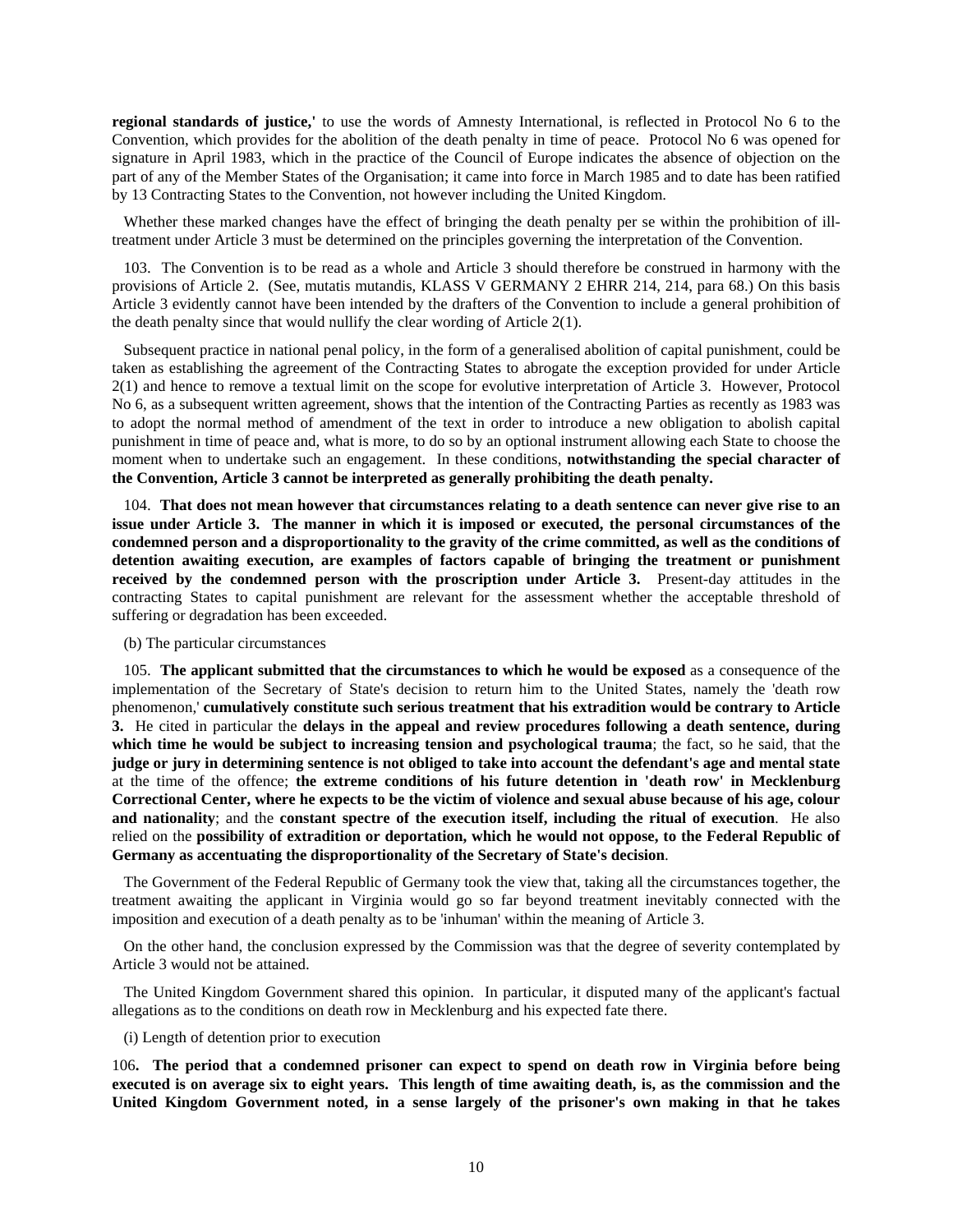**advantage of all avenues of appeal which are offered to him by Virginia law.** The automatic appeal to the Supreme Court of Virginia normally takes no more than six months. The remaining time is accounted for by collateral attacks mounted by the prisoner himself in habeas corpus proceedings before both the State and Federal courts and in applications to the Supreme Court of the United States for certiorari review, the prisoner at each stage being able to seek a stay of execution. The remedies available under Virginia law serve the purpose of ensuring that the ultimate sanction of death is not unlawfully or arbitrarily imposed.

 Nevertheless, just as some lapse of time between sentence and execution is inevitable if appeal safeguards are to be provided to the condemned person, so **it is equally part of human nature that the person will cling to life by exploiting those safeguards to the full**. However well-intentioned and even potentially beneficial is the provision of the complex of post-sentence procedures in Virginia, **the consequence is that the condemned prisoner has to endure for many years the conditions on death row and the anguish and mounting tension of living in the ever-present shadow of death.** 

#### (ii) Conditions on death row

107. As to conditions in Mecklenburg Correctional Center, where the applicant could expect to be held if sentenced to death, the court bases itself on the facts which were uncontested by the United Kingdom Government, without finding it necessary to determine the reliability of the additional evidence adduced by the applicant, notably as to the risk of homosexual abuse and physical attack undergone by prisoners on death row.

 The stringency of the custodial regime in Mecklenburg, as well as the services (medical, legal and social) and the controls (legislative, judicial and administrative) provided for inmates, are described in some detail above. In this connection, the United Kingdom Government drew attention to the necessary requirement of extra security for the safe custody of prisoners condemned to death for murder. Whilst it might thus well be justifiable in principle, the severity of a special regime such as that operated on death row in Micklenburg is compounded by the fact of inmates being subject to it for a protracted period lasting on average six to eight years.

(iii) The applicant's age and mental state

108. At the time of the killings, the applicant was only 18 years old and there is some psychiatric evidence, which was not contested as such, that he 'was suffering from [such] an abnormality of mind . . . as substantially impaired his mental responsibility for his acts'.

 Unlike Article 2 of the Convention, Article 6 of the 1966 International Covenant on Civil and Political Rights and Article 4 of the 1969 American Convention on Human Rights expressly prohibit the death penalty from being imposed on persons aged less than 18 at the time of commission of the offence. Whether or not such a prohibition be inherent in the brief and general language of Article 2 of the European Convention, its explicit enunciation in other, later international instruments, the former of which has been ratified by a large number of States parties to the European Convention, at the very least indicates that **as a general principle the youth of the person concerned is a circumstance which is liable, with others, to put in question the compatibility with Article 3 of measures connected with a death sentence.**

 It is in line with the Court's case law to treat disturbed mental health as having the same effect for the application of Article 3.

 109. Virginia law, as the United Kingdom Government and the Commission emphasised, certainly does not ignore these two factors. Under the Virginia Code account has to be taken of mental disturbance in a defendant, either as an absolute bar to conviction it if is judged to be sufficient to amount to insanity or, like age, as a fact in mitigation at the sentencing stage. Additionally, indigent capital murder defendants are entitled to the appointment of a qualified mental health expert to assist in the preparation of their submissions at the separate sentencing proceedings. These provisions in the Virginia Code undoubtedly serve, as the American courts have stated, to prevent the arbitrary or capricious imposition of the death penalty and narrowly to channel the sentencer's discretion. They do not however remove the relevance of age and mental condition in relation to the acceptability, under Article 3, of the 'death row phenomenon' for a given individual once condemned to death.

 Although it is not for this Court to prejudge issues of criminal responsibility and appropriate sentence, the applicant's youth at the time of the offence and his then mental state, on the psychiatric evidence as it stands, are therefore to be taken into consideration as contributory factors tending, in his case, to bring the treatment on death row within the terms of Article 3.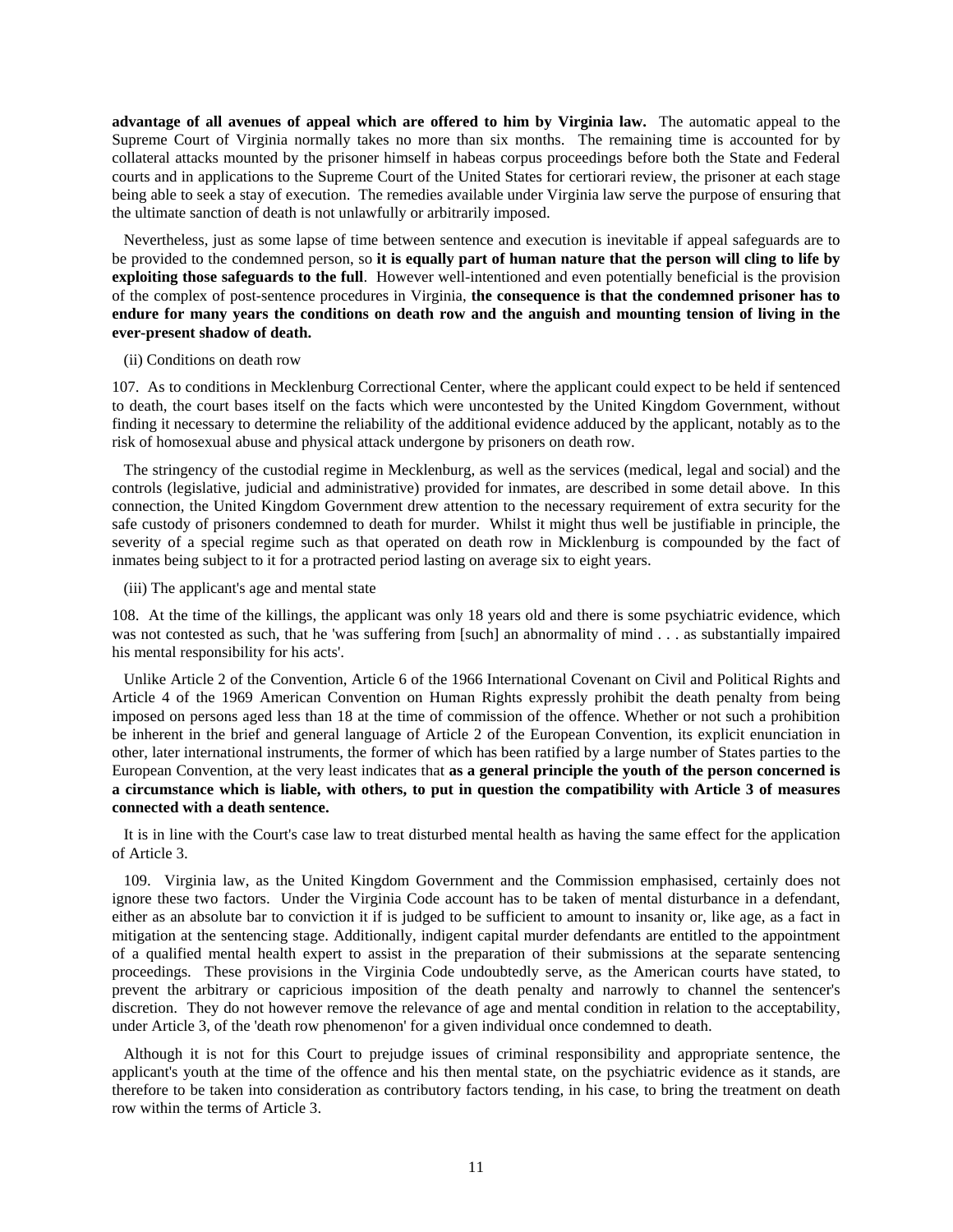(iv) Possibility of extradition to the Federal Republic of Germany

110. For the United Kingdom Government and the majority of the Commission, the possibility of extraditing or deporting the applicant to face trial in the Federal Republic of Germany, where the death penalty has been abolished under the Constitution, is not material for the present purposes. Any other approach, the United Kingdom Government submitted, would lead to a 'dual standard' affording the protection of the Convention to extraditable persons fortunate enough to have such an alternative destination available but refusing it to others not so fortunate.

 This argument is not without weight. Furthermore the Court cannot overlook either the horrible nature of the murders with which Mr. Soering is charged or the legitimate and beneficial role of extradition arrangements in combating crime. The purpose for which his removal to the United States was sought, in accordance with the Extradition Treaty between the United Kingdom and the United States, is undoubtedly a legitimate one. However, sending Mr. Soering to be tried in his own country would remove the danger of a fugitive criminal going unpunished as well as the risk of intense and protracted suffering on death row. It is therefore a circumstances of relevance for the overall assessment under Article 3 in that it goes to the search for the requisite fair balance of interests and to the proportionality of the contested extradition decision in the particular case.

### (c) Conclusion

 111. For any prisoner condemned to death, some element of delay, between imposition and execution of the sentence and the experience of severe stress in conditions necessary for strict incarceration are inevitable. **The democratic character of the Virginia legal system in general and the positive features of Virginia trial, sentencing and appeal procedures in particular are beyond doubt. The Court agrees with the Commission that the machinery of justice to which the applicant would be subject in the United States is in itself neither arbitrary nor unreasonable, but, rather, respects the rule of law and affords not inconsiderable procedural safeguards to the defendant in a capital trial.** Facilities are available on death row for the assistance of inmates, notably through provision of psychological and psychiatric services.

 However, in the Court's view, **having regard to the very long period of time spent on death row in such extreme conditions, with the ever-present and mounting anguish of awaiting execution of the death penalty, and to the personal circumstances of the applicant, especially his age and mental state at the time of the offence, the applicant's extradition to the United States would expose him to a real risk of treatment going beyond the threshold set by Article 3.** A further consideration of relevance is that in the particular instance the legitimate purpose of extradition could be achieved by another means which would not involve suffering of such exceptional intensity or duration.

## **Accordingly, the Secretary of State's decision to extradite the applicant to the United States would, if implemented, give rise to a breach of Article 3.**

 This finding in no way puts in question the good faith of the United Kingdom Government, which has from the outset of the present proceedings demonstrated it's desire to abide by its Convention obligations, firstly by staying the applicant's surrender to the United States authorities in accord with the interim measures indicated by the Convention institutions and secondly by itself referring the case to the court for a judicial ruling.

. . .

#### IV. Application of Article 50

#### 125**. Under the terms of Article 50,**

 **'If the Court finds that a decision or a measure taken by a legal authority or any other authority of a High Contracting Party is completely or partially in conflict with the obligations arising from the . . . Convention, and if the internal law of the said party allows only partial reparation to be made for the consequences of this decision or measure, the decision of the Court shall, if necessary, afford just satisfaction to the injured party.'** 

 Mr. Soering stated that, since the object of his application was to secure the enjoyment of his rights guaranteed by the Convention, just satisfaction of his claims would be achieved by effective enforcement of the Court's ruling. He